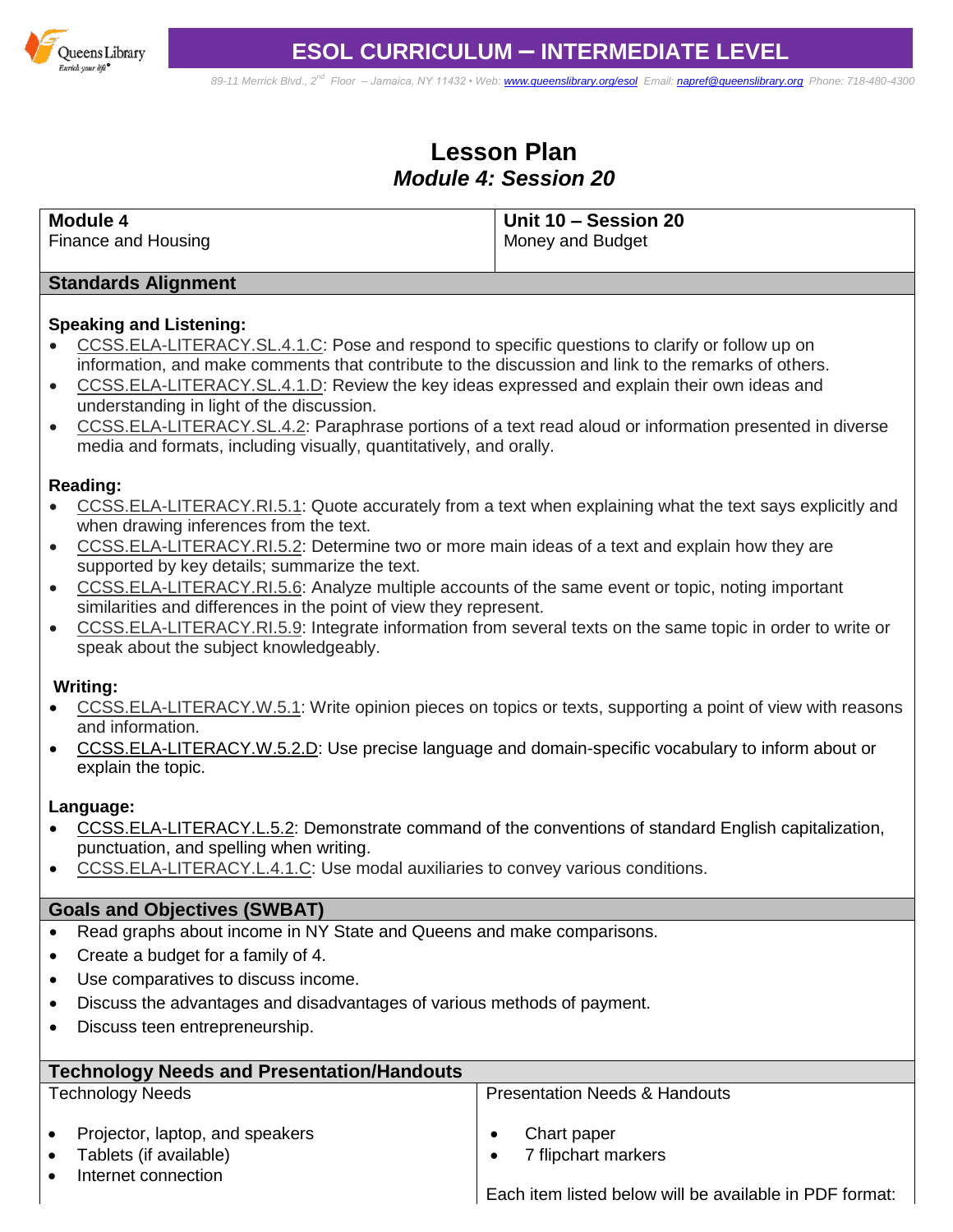#### Access to Newsela.com

- Copies of Newsela article, if no access to online reading
- Situation cards (see class handouts)
- Charts of Queens statistics, if no Internet access
- Copies of blank budget forms

#### **Vocabulary Focus**

Median, entrepreneur, income, budget

### **Grammar Focus**

• Can + afford

### **Introduction/Warm-Up/Review (20 min)**

### **Warm-Up**

- Discuss homework, review agenda.
- Introduce new vocabulary.

### **Lesson Plan Activities**

### **Activity 1: Income and Spending in Queens (45 min)**

- 1. To obtain information about statistics in Queens, if the internet is available to Ss, have them Visit: <http://www.city-data.com/income/income-Queens-New-York.html> or pre-print some of the charts and bring them in.
- 2. As a class, make a few statements e.g. in 2013, the median income in Queens was lower than the median in New York State. Ask Ss to work in groups to create 4 comparison statements based on the data.
- 3. Draw a budget sheet on the board or hand out copies of blank forms. In pairs, have Ss create a monthly/annual budget for a particular family income in Queens. Give each a different amount of income but the same family size. Include housing, food, clothing, utilities, transportation, health care, child care, entertainment and taxes. Have at least 2 of each budget (e.g. 2 with family income).
- 4. Show a sample budget. Model for the class making statements about their budget with "can afford" and can only afford and "can't afford" (e.g. *They can only afford \$1200 in rent; they can't afford a car)*
- 5. Ask pairs to compare their budgets with another group that did the same income.

### **Wrap Up/Assessment**

 Assess their work by checking their writing of comparisons. To wrap up, ask a few learners to share their proposed budget plans.

### **Activity 2: Methods of payment (30 min)**

- 1. Post four charts on the wall labeled: check, credit cards, cash, online bill pay, automatic withdrawal. Be sure that all options are clear. If your class is large, you may wish to have multiples of the charts. Groups should be no larger than 4.
- 2. Ask Ss to draw a line down the middle of each chart, and label one side "advantages" and the other "disadvantages" Each group starts at chart one and discusses the advantages and disadvantages of paying with that method. At a signal from you, they move to the next chart.
- 3. Circulate the room to provide them with additional vocabulary.

### **Wrap Up Assessment**

 Think/pair/share. Based on this activity, what would you consider the best way to pay an electric bill? Tell why.